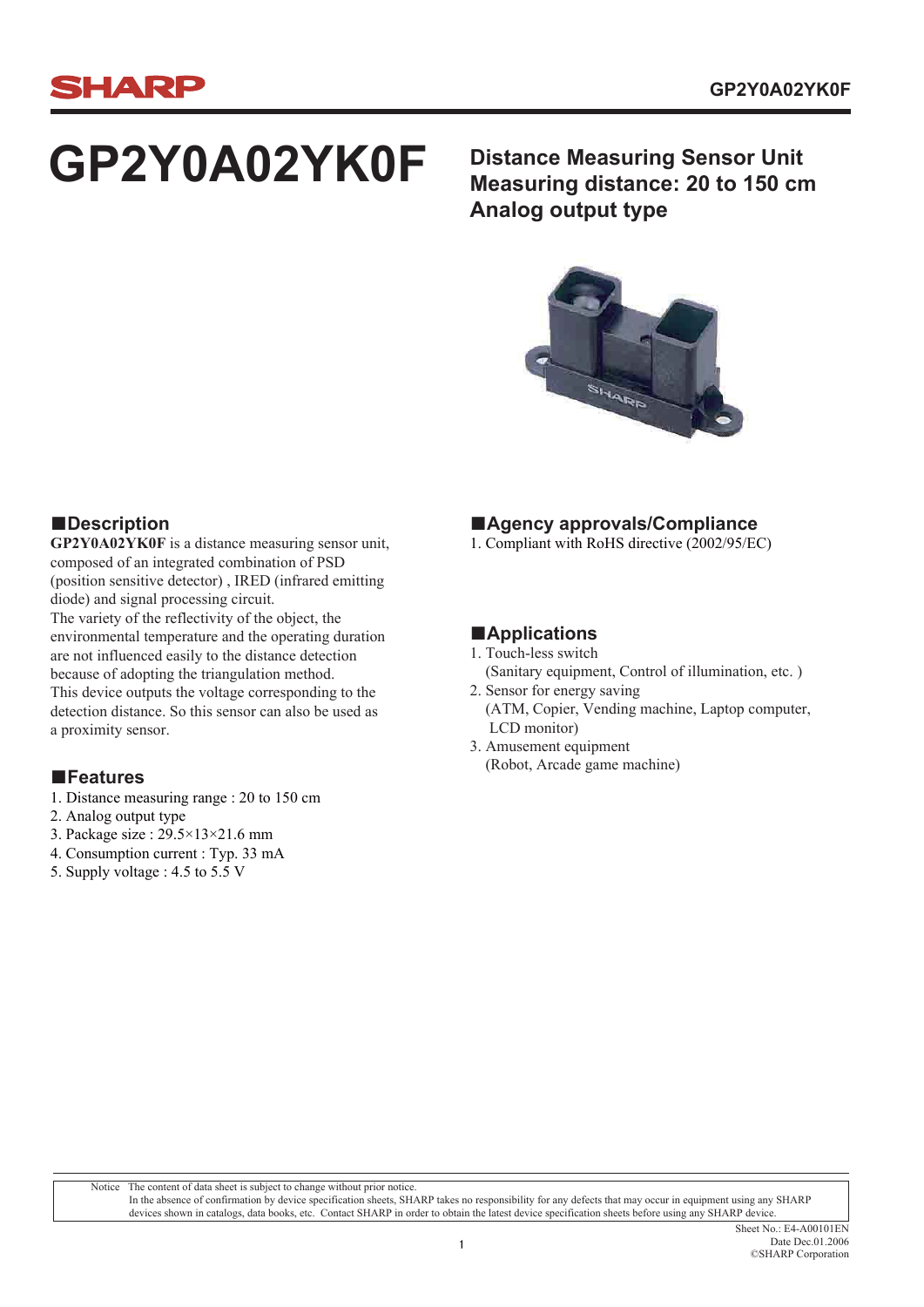## **SHARP**

#### **GP2Y0A02YK0F**



#### ■ **■Outline Dimensions** (Unit : mm)

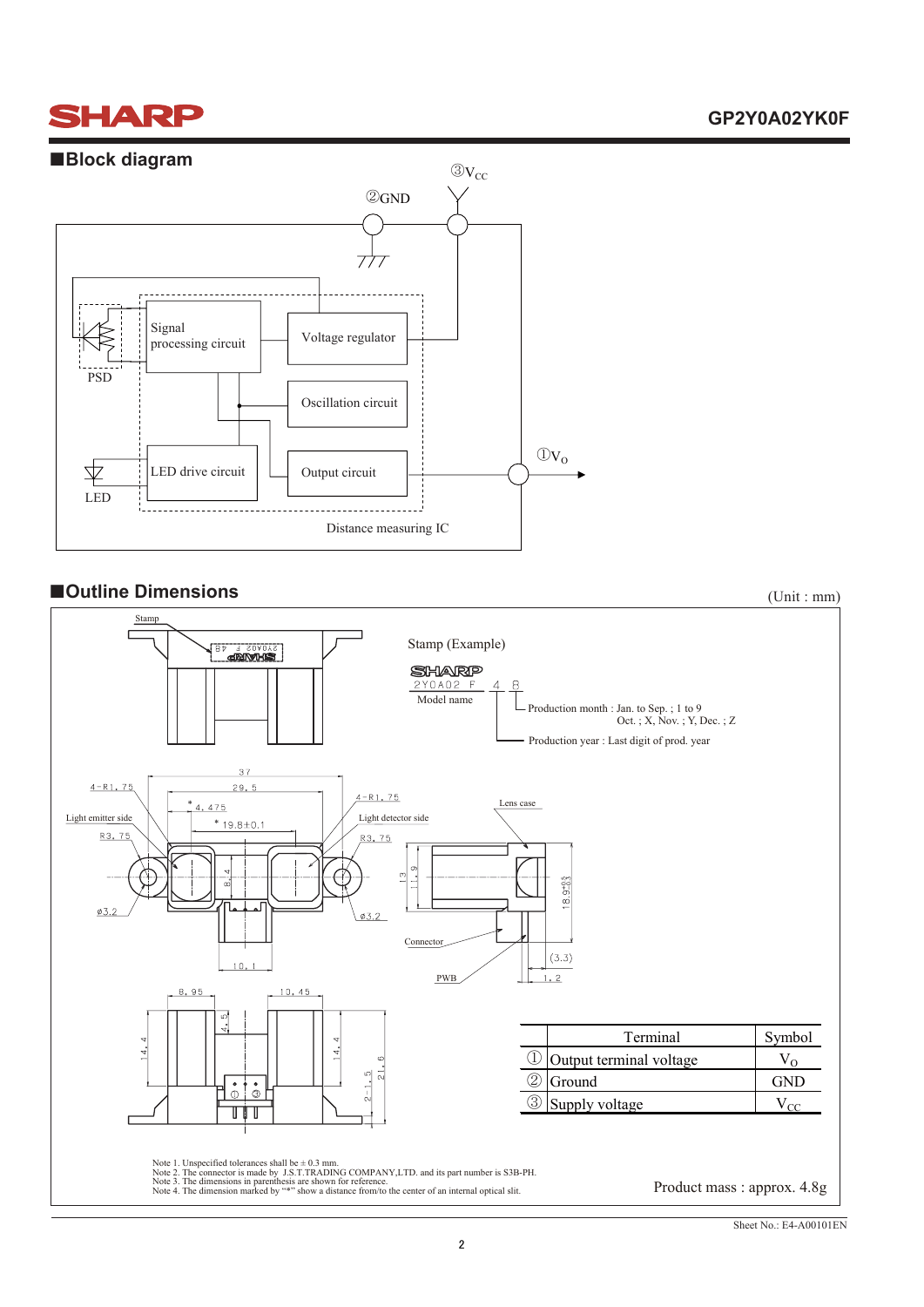

#### **■Absolute Maximum Ratings**

| ■Absolute Maximum Ratings | $(T_a=25\text{°C}, V_{CC}=5V)$ |                        |          |
|---------------------------|--------------------------------|------------------------|----------|
| Parameter                 | Symbol                         | Rating                 | Unit     |
| Supply voltage            | $V_{CC}$                       | $-0.3$ to $+7$         |          |
| Output terminal voltage   | $V_{\Omega}$                   | $-0.3$ to $V_{CC}+0.3$ |          |
| Operating temperature     | $\rm T_{\rm opr}$              | $-10$ to $+60$         | $\gamma$ |
| Storage temperature       | $\Gamma_{\text{stg}}$          | $-40$ to $+70$         |          |

#### **■Electro-optical Characteristics**

#### $(T_a=25^{\circ}C, Vcc=5V)$

| Parameter                   | Symbol       | Conditions                                                       | <b>MIN</b> | TYP  | <b>MAX</b> | Unit |
|-----------------------------|--------------|------------------------------------------------------------------|------------|------|------------|------|
| Average supply current      | $_{\rm{LC}}$ | $L=150cm$ (Note 1)                                               |            | 33   | 50         | mA   |
| Measuring distance range    | ΔL           | (Note 1)                                                         | 20         |      | 150        | cm   |
| Output voltage              | $V_{O}$      | $L=150cm$ (Note 1)                                               | 0.25       | 0.4  | 0.55       |      |
| Output voltage differential | $\Delta V_O$ | Output voltage difference between<br>L=20cm and L=150cm (Note 1) | 1.8        | 2.05 | 2.3        |      |

\* L : Distance to reflective object

Note 1 : Using reflective object : White paper (Made by Kodak Co., Ltd. gray cards R-27・white face, reflectance; 90%)

#### ■**Recommended operating conditions**

| Parameter      | Symbol | Conditions |            | <sup>•</sup> Init |
|----------------|--------|------------|------------|-------------------|
| Supply voltage | CO     |            | 4.5 to 5.5 |                   |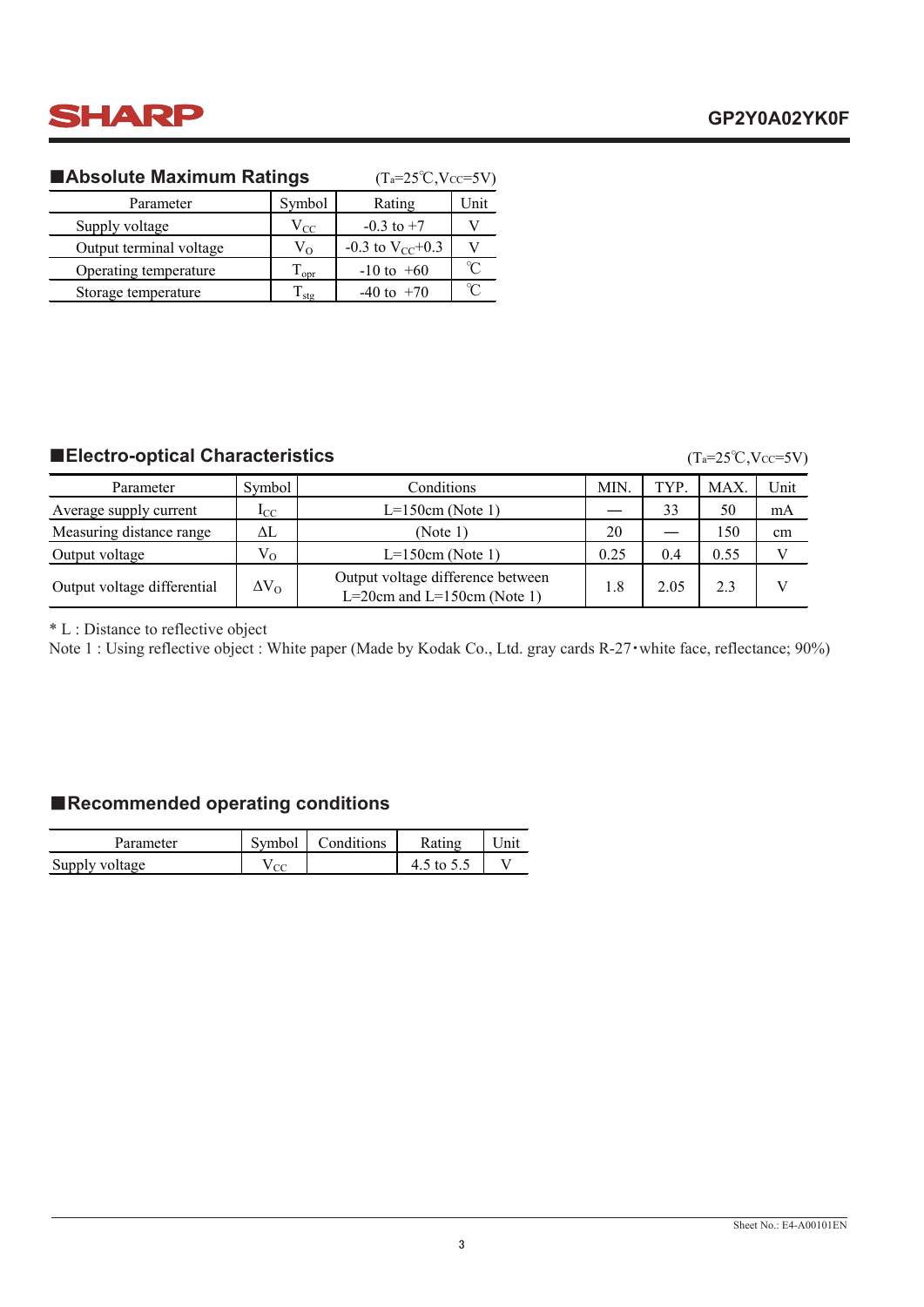

#### **Fig. 1 Timing chart**

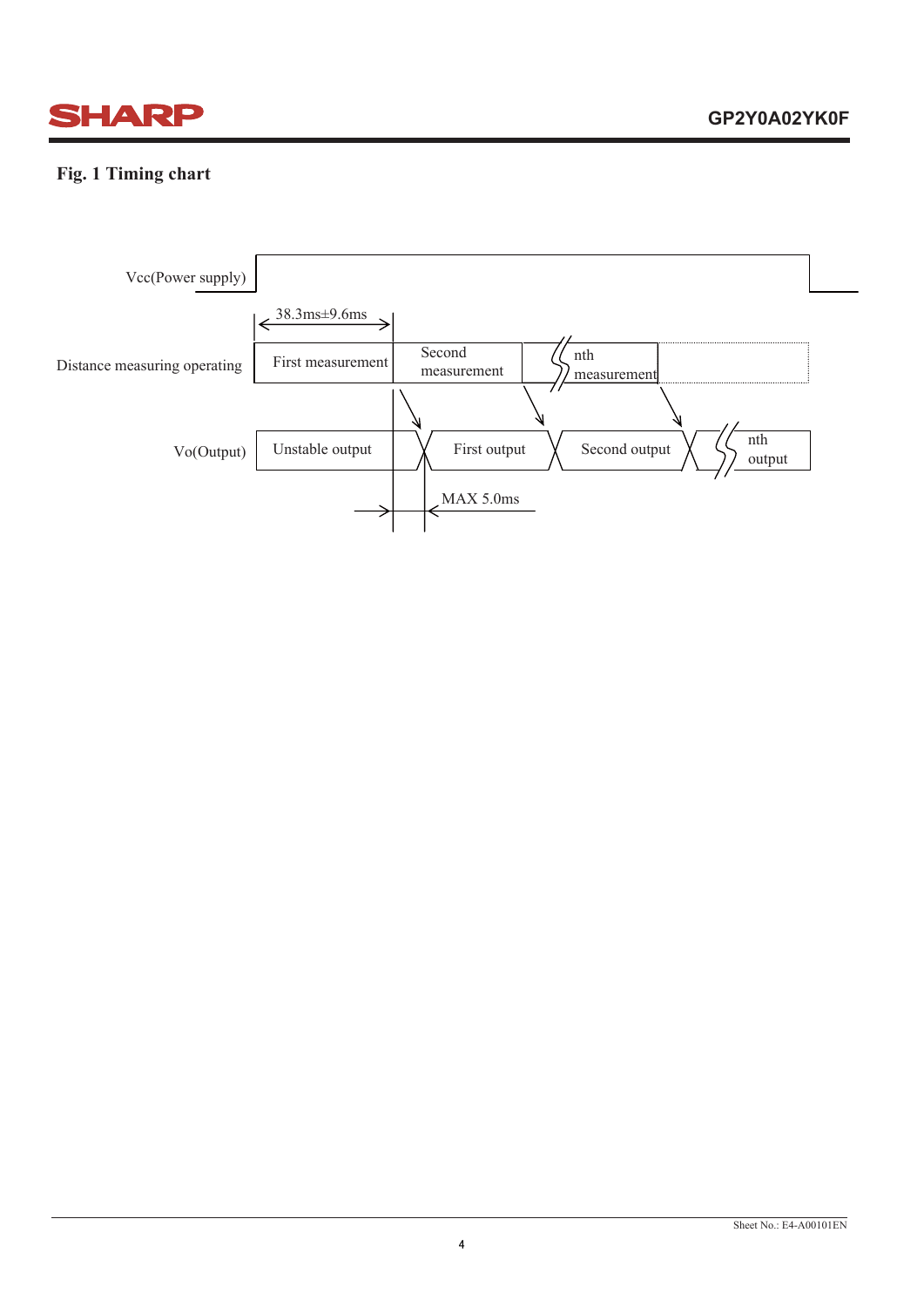





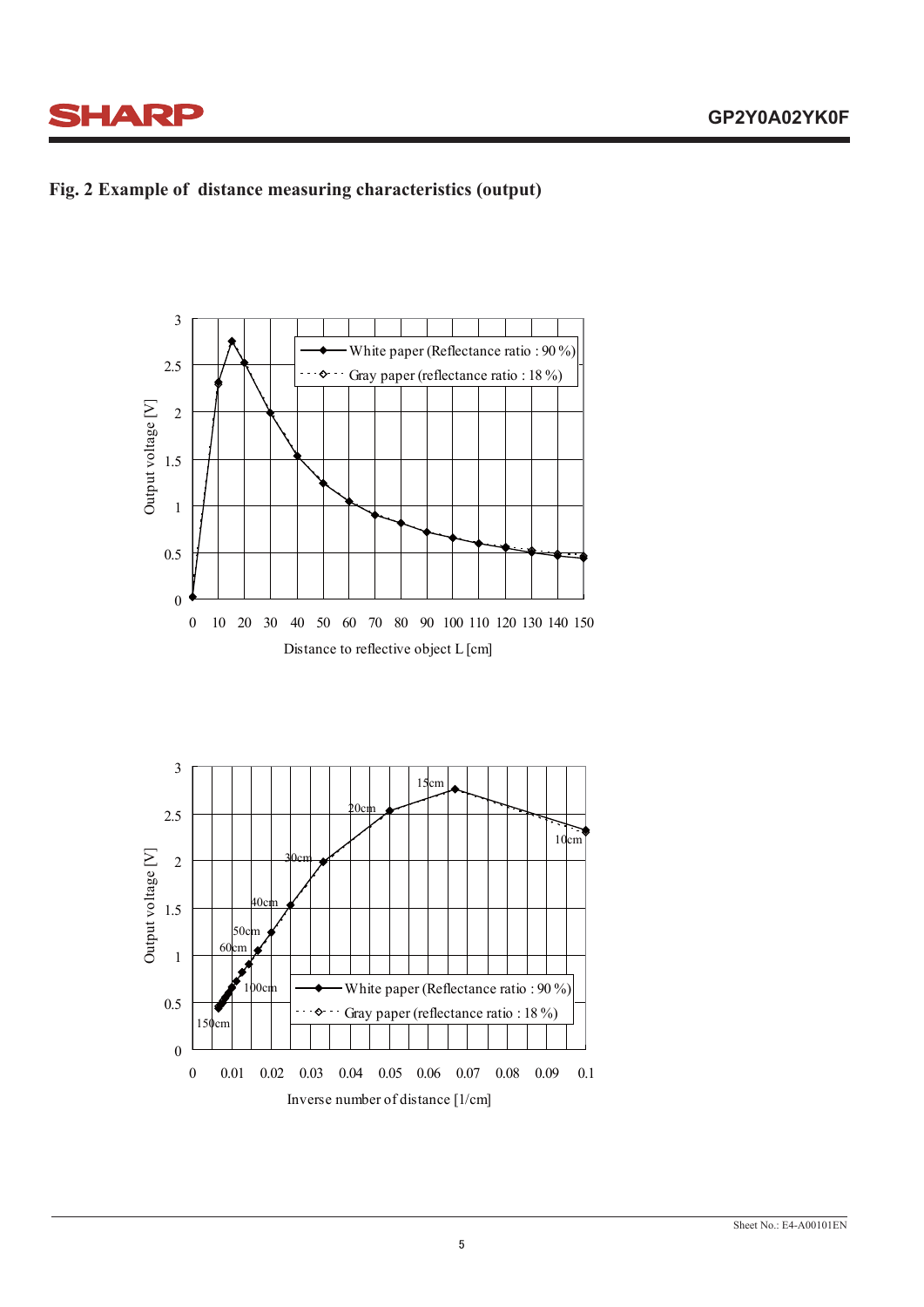

#### **■Notes**

#### **●Advice for the optics**

- The lens of this device needs to be kept clean. There are cases that dust, water or oil and so on deteriorate the characteristics of this device. Please consider in actual application.
- Please don't do washing. Washing may deteriorate the characteristics of optical system and so on. Please confirm resistance to chemicals under the actual usage since this product has not been designed against washing.

#### **●Advice for the characteristics**

- In case that an optical filter is set in front of the emitter and detector portion, the optical filter which has the most efficient transmittance at the emitting wavelength range of LED for this product ( $\lambda = 850 \pm 70$ nm), shall be recommended to use. Both faces of the filter should be mirror polishing. Also, as there are cases that the characteristics may not be satisfied according to the distance between the protection cover and this product or the thickness of the protection cover, please use this product after confirming the operation sufficiently in actual application.
- In case that there is an object near to emitter side of the sensor between sensor and a detecting object, please use this device after confirming sufficiently that the characteristics of this sensor do not change by the object.
- When the detector is exposed to the direct light from the sun, tungsten lamp and so on, there are cases that it can not measure the distance exactly. Please consider the design that the detector is not exposed to the direct light from such light source.
- Distance to a mirror reflector can not be sometimes measured exactly.
- In case of changing the mounting angle of this product, it may measure the distance exactly.
- In case that reflective object has boundary line which material or color etc. are excessively different, in order to decrease deviation of measuring distance, it shall be recommended to set the sensor that the direction of boundary line and the line between emitter center and detector center are in parallel.



 • In order to decrease deviation of measuring distance by moving direction of the reflective object, it shall be recommended to set the sensor that the moving direction of the object and the line between emitter center and detector center are vertical.



#### **●Advice for the power supply**

• In order to stabilize power supply line, we recommend to insert a by-pass capacitor of 10<sub>H</sub>F or more between Vcc and GND near this product.

#### **●Notes on handling**

 • There are some possibilities that the internal components in the sensor may be exposed to the excessive mechanical stress. Please be careful not to cause any excessive pressure on the sensor package and also on the PCB while assembling this product.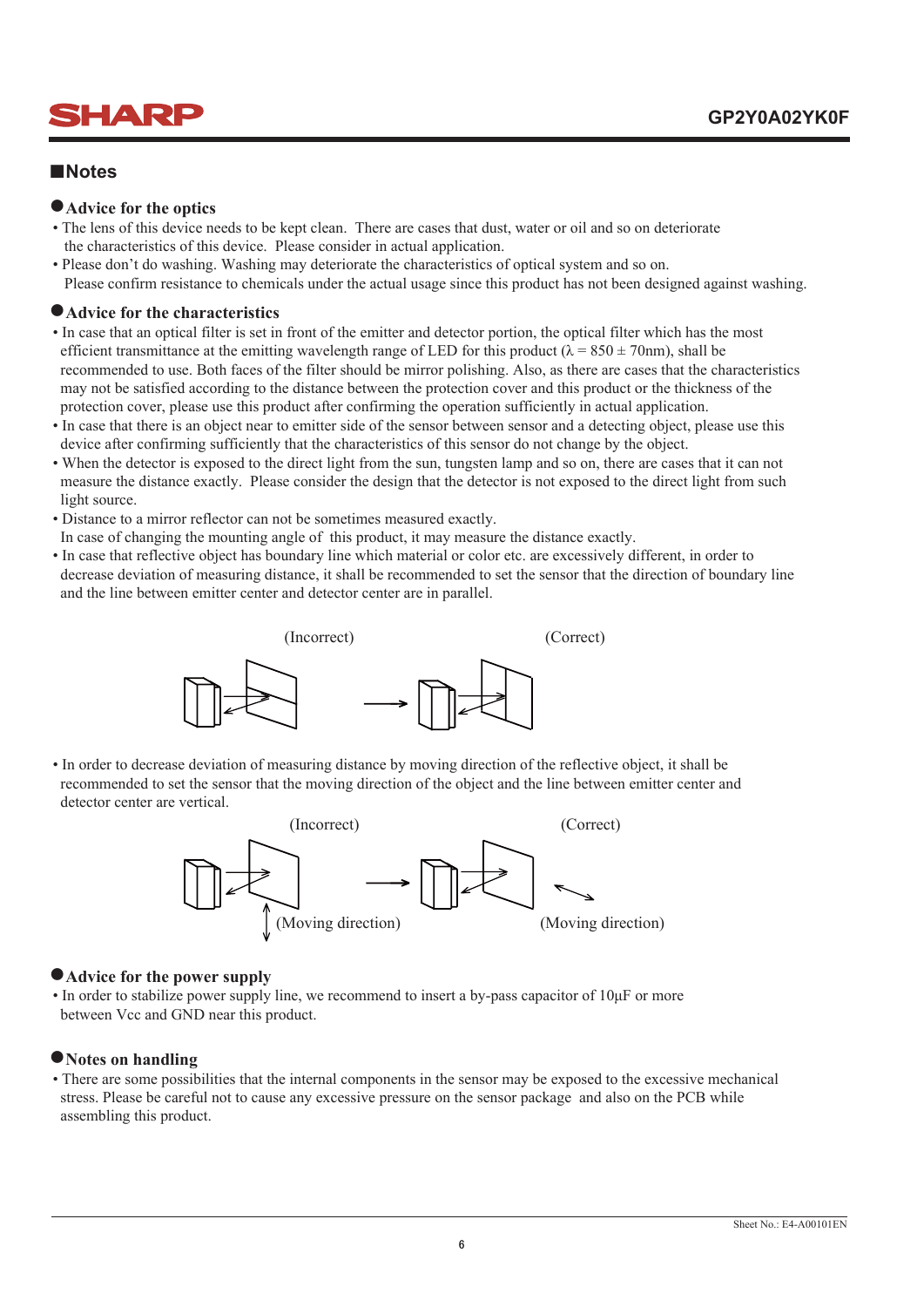

#### **●Presence of ODC etc.**

 This product shall not contain the following materials. And they are not used in the production process for this product. Regulation substances : CFCs, Halon, Carbon tetrachloride, 1.1.1-Trichloroethane (Methylchloroform)

Specific brominated flame retardants such as the PBB and PBDE are not used in this product at all.

This product shall not contain the following materials banned in the RoHS Directive (2002/95/EC).

• Lead, Mercury, Cadmium, Hexavalent chromium, Polybrominated biphenyls (PBB),

Polybrominated diphenyl ethers (PBDE).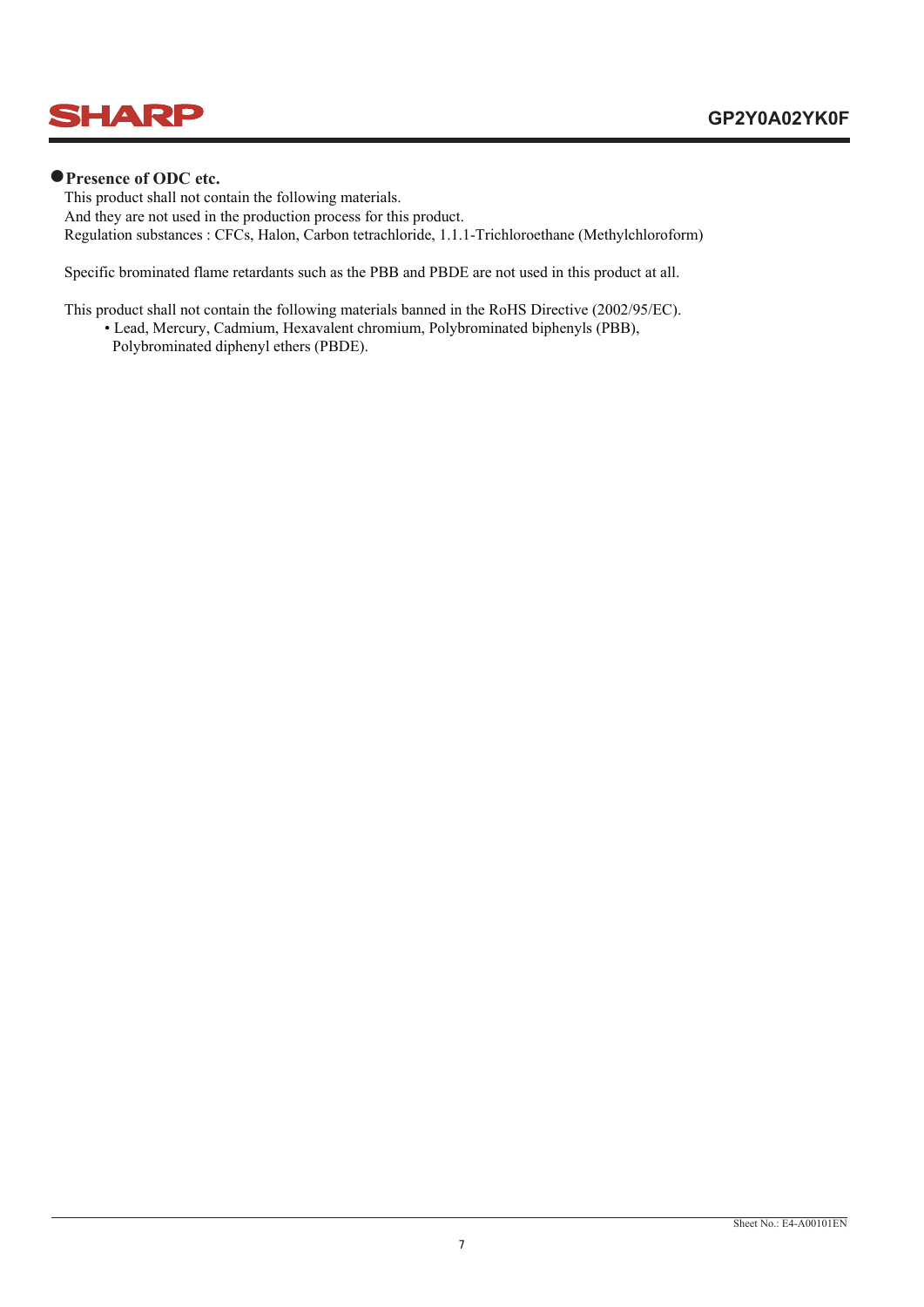

### **■Package specification**



MAX. 50 pieces per tray